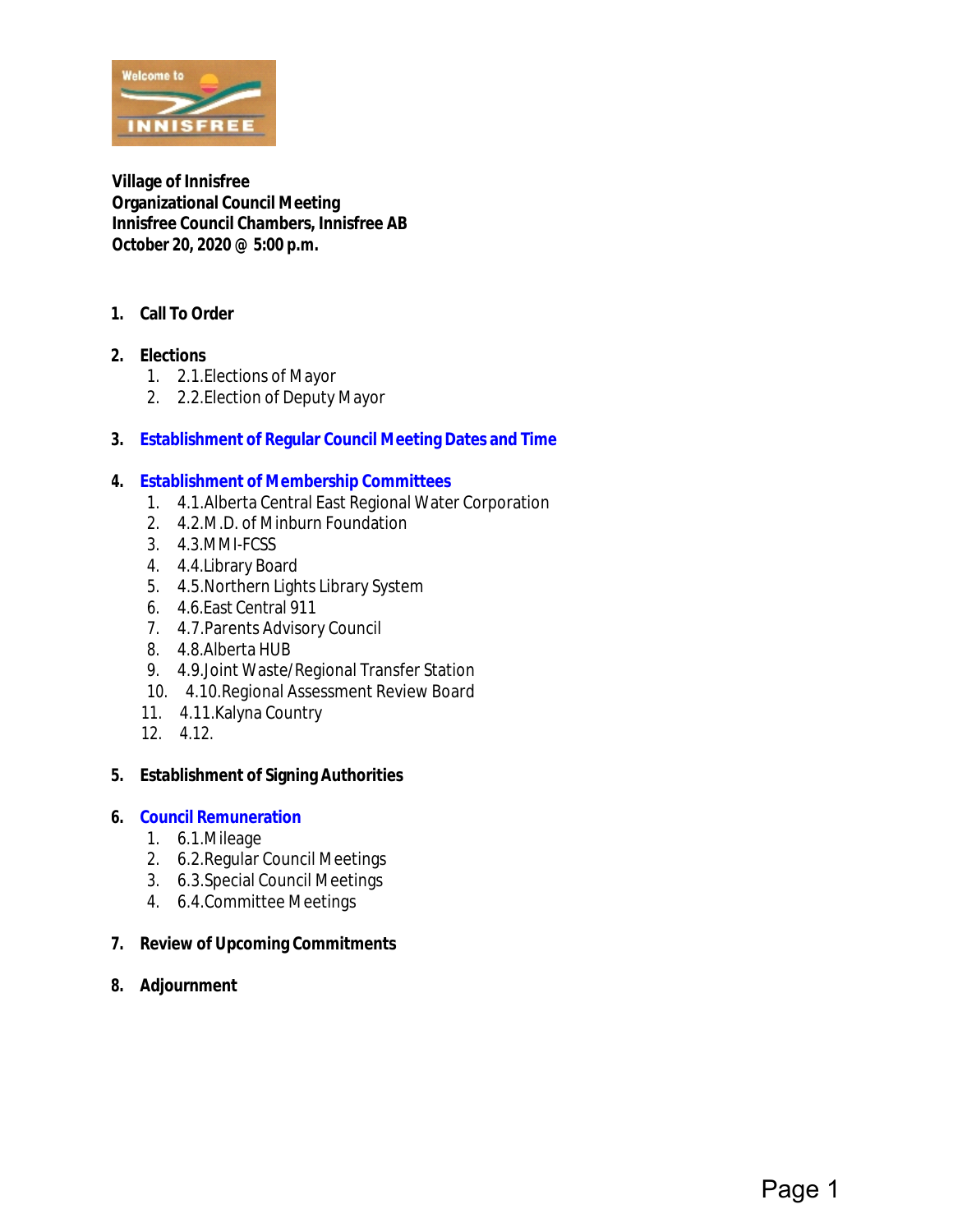## <span id="page-1-0"></span>**Establishment of Regular Council Meeting Dates/Times**

#### Current:

3<sup>rd</sup> Tuesday of every month at 5:00 pm

*Pro's:* 

- *Meetings are once a month*

*Con's:*

- *Council agendas are quite large.*
- *Not all items get actioned as the meeting is only once a month*

#### Proposal:

Council meeting every  $2^{nd}$  and  $4^{th}$  Tuesday of every month at 5:00 PM.

*Pro's:*

- *Council agendas are lighter*
- *Items that come in after first meeting have an opportunity to be actioned at last meeting of month.*
- *Council and administration can adjourn the meeting at an earlier time.*
- *Remuneration fees can be adjusted to ensure council is being paid same amount as current.*

*Con's:*

- *Council and Administration have to attend two council meetings a month instead of one.*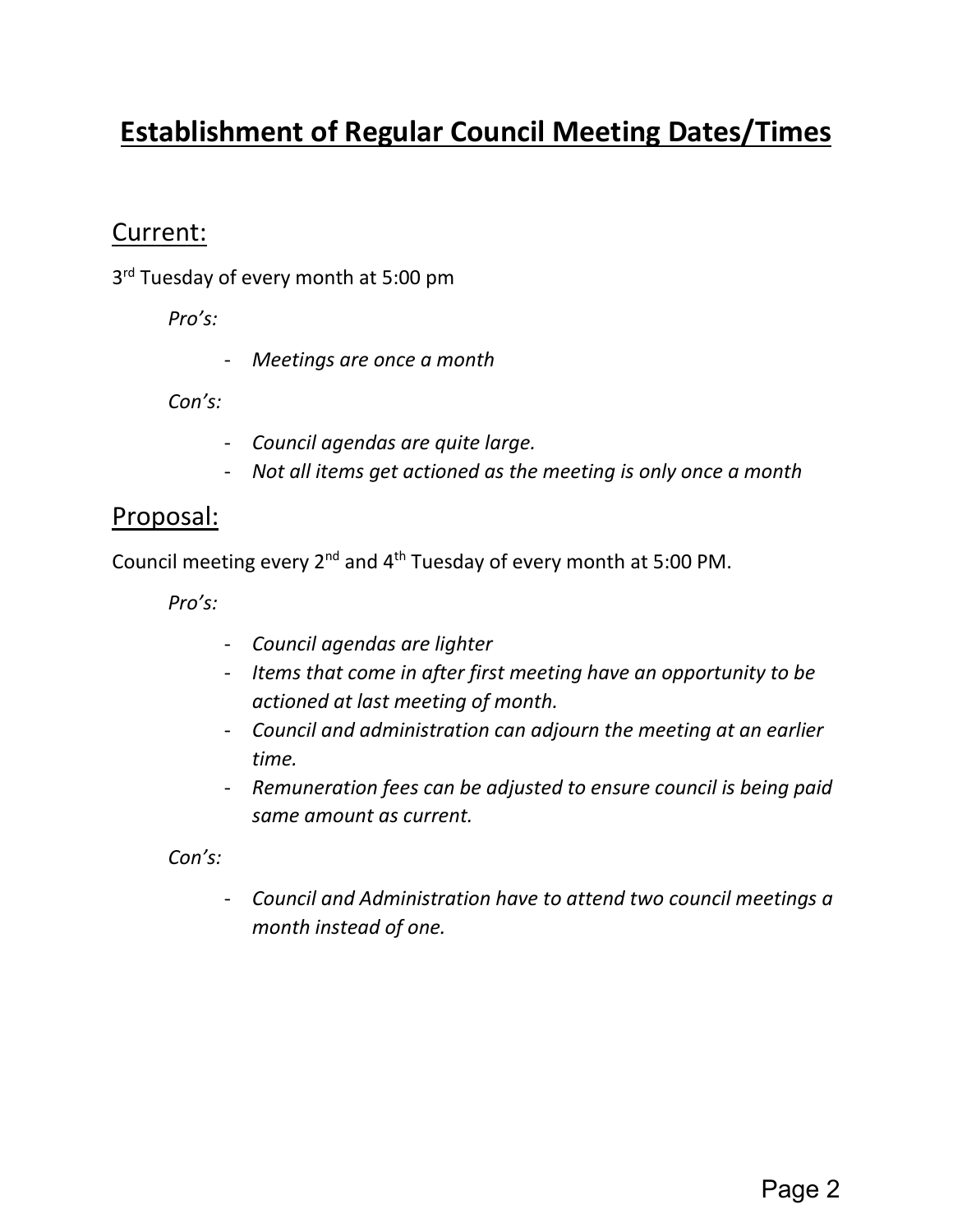# List of Committee's - 2020

<span id="page-2-0"></span>

| Committee's:                                  | <b>Previous (2019)</b>    | 2020 |
|-----------------------------------------------|---------------------------|------|
| ACE Water Corp.                               | Cannan                    |      |
| M.D. of Minburn Found.                        | <b>Oudshoorn (Cannan)</b> |      |
| $MMI - FCSS$                                  | McMann (Oudshoorn)        |      |
| Library Board                                 | Oudshoorn                 |      |
| Northern Lights Library System                | <b>Oudshoorn (McMann)</b> |      |
| East Central 911 Call/Answer Society          | Cannan                    |      |
| <b>Parents Advisory Council</b>               | McMann (Cannan)           |      |
| East Regional Transfer Station/Joint Landfill | Oudshoorn                 |      |
| <b>Alberta HUB</b>                            | McMann                    |      |
| <b>Regional Assessment Review Board</b>       | Oudshoorn                 |      |
| Kalyna Country Regional Tourism               | McMann                    |      |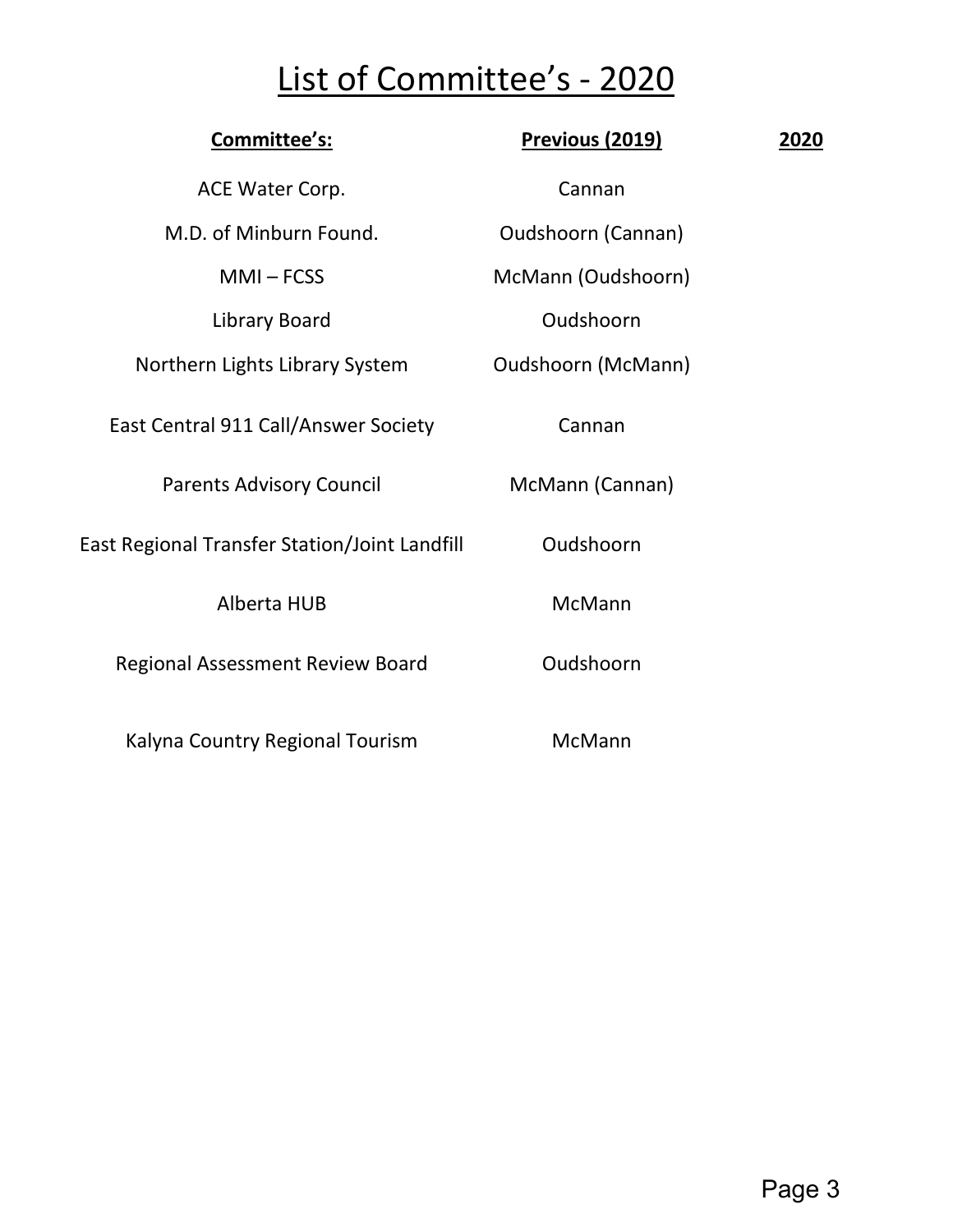#### COUNCIL REMUNERATION FEES

#### <span id="page-3-0"></span>**CURRENT:**

- Mileage Current Year Canada Revenue Agency Rates
	- o Attached (Page 2) are 2020 Rates as indicated on the CRA Website.
- Regular Council Meetings \$150.00
- Special Council Meetings \$75.00/meeting
- Committee Meetings \$15.00 per hour, to a maximum of \$120.00/day